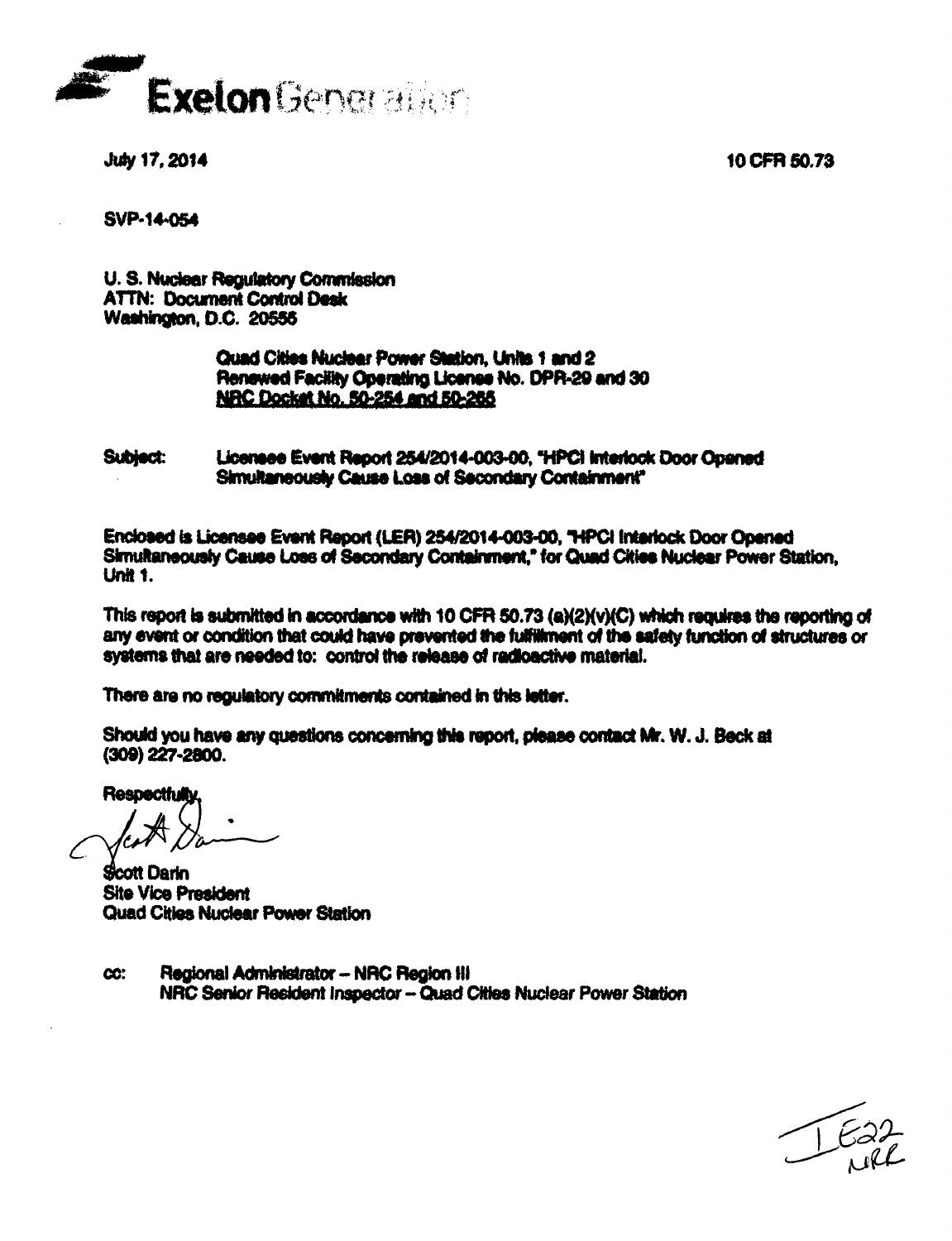| <b>NRC FORM 366</b><br><b>U.S. NUCLEAR REGULATORY COMMISSION</b><br>$(02-2014)$                               |                                          |                   |                    |                                                                                                                                                                                                                                                                                                                                                        | APPROVED BY OMB: NO. 3150-0104<br><b>EXPIRES: 01/31/2017</b> |                                     |                                                                                                                                                                                                                                                                                                                                                                                                                                                                                                                                                                                                                                                                                                                                                                                                                                   |           |                                                                                  |                   |                                                                                                                                                                                                                                                                                                                                                                                                                                                                                                                                                                                                                                                                                                                                                                                                                                                                                                                                                                                                                                                                                                                                                                                                                                                                                                                                                                                                                                                                                                                                                                                                                                                      |  |              |                                                  |                                                          |             |     |
|---------------------------------------------------------------------------------------------------------------|------------------------------------------|-------------------|--------------------|--------------------------------------------------------------------------------------------------------------------------------------------------------------------------------------------------------------------------------------------------------------------------------------------------------------------------------------------------------|--------------------------------------------------------------|-------------------------------------|-----------------------------------------------------------------------------------------------------------------------------------------------------------------------------------------------------------------------------------------------------------------------------------------------------------------------------------------------------------------------------------------------------------------------------------------------------------------------------------------------------------------------------------------------------------------------------------------------------------------------------------------------------------------------------------------------------------------------------------------------------------------------------------------------------------------------------------|-----------|----------------------------------------------------------------------------------|-------------------|------------------------------------------------------------------------------------------------------------------------------------------------------------------------------------------------------------------------------------------------------------------------------------------------------------------------------------------------------------------------------------------------------------------------------------------------------------------------------------------------------------------------------------------------------------------------------------------------------------------------------------------------------------------------------------------------------------------------------------------------------------------------------------------------------------------------------------------------------------------------------------------------------------------------------------------------------------------------------------------------------------------------------------------------------------------------------------------------------------------------------------------------------------------------------------------------------------------------------------------------------------------------------------------------------------------------------------------------------------------------------------------------------------------------------------------------------------------------------------------------------------------------------------------------------------------------------------------------------------------------------------------------------|--|--------------|--------------------------------------------------|----------------------------------------------------------|-------------|-----|
| <b>LICENSEE EVENT REPORT (LER)</b><br>(See Page 2 for required number of<br>digits/characters for each block) |                                          |                   |                    |                                                                                                                                                                                                                                                                                                                                                        |                                                              |                                     | Estimated burden per response to comply with this mandatory collection request: 80 hours.<br>Reported lessons learned are incorporated into the licensing process and fed back to industry.<br>Send comments regarding burden estimate to the FOIA, Privacy and Information Collections<br>Branch (T-5 F53), U.S. Nuclear Regulatory Commission, Washington, DC 20555-0001, or by<br>internet e-mail to Infocollects. Resource@nrc.gov, and to the Desk Officer, Office of Information and<br>Regulatory Affairs, NEOB-10202, (3150-0104), Office of Management and Budget, Washington, DC<br>20503. If a means used to impose an information collection does not display a currently valid OMB<br>control number, the NRC may not conduct or sponsor, and a person is not required to respond to,<br>the information collection. |           |                                                                                  |                   |                                                                                                                                                                                                                                                                                                                                                                                                                                                                                                                                                                                                                                                                                                                                                                                                                                                                                                                                                                                                                                                                                                                                                                                                                                                                                                                                                                                                                                                                                                                                                                                                                                                      |  |              |                                                  |                                                          |             |     |
| 1. FACILITY NAME                                                                                              |                                          |                   |                    |                                                                                                                                                                                                                                                                                                                                                        |                                                              |                                     | 2. DOCKET NUMBER<br>3. PAGE                                                                                                                                                                                                                                                                                                                                                                                                                                                                                                                                                                                                                                                                                                                                                                                                       |           |                                                                                  |                   |                                                                                                                                                                                                                                                                                                                                                                                                                                                                                                                                                                                                                                                                                                                                                                                                                                                                                                                                                                                                                                                                                                                                                                                                                                                                                                                                                                                                                                                                                                                                                                                                                                                      |  |              |                                                  |                                                          |             |     |
|                                                                                                               | Quad Cities Nuclear Power Station Unit 1 |                   |                    |                                                                                                                                                                                                                                                                                                                                                        |                                                              |                                     |                                                                                                                                                                                                                                                                                                                                                                                                                                                                                                                                                                                                                                                                                                                                                                                                                                   |           |                                                                                  |                   | 05000254                                                                                                                                                                                                                                                                                                                                                                                                                                                                                                                                                                                                                                                                                                                                                                                                                                                                                                                                                                                                                                                                                                                                                                                                                                                                                                                                                                                                                                                                                                                                                                                                                                             |  |              | 1.                                               | OF <sub>5</sub>                                          |             |     |
| 4. TITLE                                                                                                      |                                          |                   |                    |                                                                                                                                                                                                                                                                                                                                                        |                                                              |                                     |                                                                                                                                                                                                                                                                                                                                                                                                                                                                                                                                                                                                                                                                                                                                                                                                                                   |           |                                                                                  |                   | HPCI Interlock Doors Opened Simultaneously Cause Loss of Secondary Containment                                                                                                                                                                                                                                                                                                                                                                                                                                                                                                                                                                                                                                                                                                                                                                                                                                                                                                                                                                                                                                                                                                                                                                                                                                                                                                                                                                                                                                                                                                                                                                       |  |              |                                                  |                                                          |             |     |
| <b>5. EVENT DATE</b><br><b>6. LER NUMBER</b><br>7. REPORT DATE                                                |                                          |                   |                    |                                                                                                                                                                                                                                                                                                                                                        |                                                              | <b>8. OTHER FACILITIES INVOLVED</b> |                                                                                                                                                                                                                                                                                                                                                                                                                                                                                                                                                                                                                                                                                                                                                                                                                                   |           |                                                                                  |                   |                                                                                                                                                                                                                                                                                                                                                                                                                                                                                                                                                                                                                                                                                                                                                                                                                                                                                                                                                                                                                                                                                                                                                                                                                                                                                                                                                                                                                                                                                                                                                                                                                                                      |  |              |                                                  |                                                          |             |     |
| <b>MONTH</b>                                                                                                  | <b>DAY</b>                               | <b>YEAR</b>       | <b>YEAR</b>        | SEQUENTIAL<br><b>NUMBER</b>                                                                                                                                                                                                                                                                                                                            | <b>REV</b><br>NO.                                            | <b>MONTH</b>                        | DAY                                                                                                                                                                                                                                                                                                                                                                                                                                                                                                                                                                                                                                                                                                                                                                                                                               |           | <b>YEAR</b>                                                                      |                   | <b>FACILITY NAME</b><br>Quad Cities Nuclear Power Station Unit 2                                                                                                                                                                                                                                                                                                                                                                                                                                                                                                                                                                                                                                                                                                                                                                                                                                                                                                                                                                                                                                                                                                                                                                                                                                                                                                                                                                                                                                                                                                                                                                                     |  |              | <b>DOCKET NUMBER</b><br>05000265                 |                                                          |             |     |
| 05                                                                                                            | 22                                       | 2014              | $2014 -$           | 003                                                                                                                                                                                                                                                                                                                                                    | 00<br>$\blacksquare$                                         | 07                                  | 17                                                                                                                                                                                                                                                                                                                                                                                                                                                                                                                                                                                                                                                                                                                                                                                                                                |           | 2014                                                                             |                   | <b>FACILITY NAME</b><br>N/A                                                                                                                                                                                                                                                                                                                                                                                                                                                                                                                                                                                                                                                                                                                                                                                                                                                                                                                                                                                                                                                                                                                                                                                                                                                                                                                                                                                                                                                                                                                                                                                                                          |  |              | <b>DOCKET NUMBER</b><br>N/A                      |                                                          |             |     |
|                                                                                                               |                                          | 9. OPERATING MODE |                    |                                                                                                                                                                                                                                                                                                                                                        |                                                              |                                     |                                                                                                                                                                                                                                                                                                                                                                                                                                                                                                                                                                                                                                                                                                                                                                                                                                   |           |                                                                                  |                   | 11. THIS REPORT IS SUBMITTED PURSUANT TO THE REQUIREMENTS OF 10 CFR §: (Check all that apply)                                                                                                                                                                                                                                                                                                                                                                                                                                                                                                                                                                                                                                                                                                                                                                                                                                                                                                                                                                                                                                                                                                                                                                                                                                                                                                                                                                                                                                                                                                                                                        |  |              |                                                  |                                                          |             |     |
|                                                                                                               |                                          |                   |                    | 20.2201(b)                                                                                                                                                                                                                                                                                                                                             |                                                              |                                     | 20.2203(a)(3)(i)                                                                                                                                                                                                                                                                                                                                                                                                                                                                                                                                                                                                                                                                                                                                                                                                                  |           |                                                                                  |                   | 50.73(a)(2)(i)(C)                                                                                                                                                                                                                                                                                                                                                                                                                                                                                                                                                                                                                                                                                                                                                                                                                                                                                                                                                                                                                                                                                                                                                                                                                                                                                                                                                                                                                                                                                                                                                                                                                                    |  |              |                                                  | 50.73(a)(2)(vii)                                         |             |     |
|                                                                                                               | 1                                        |                   | 20.2201(d)         |                                                                                                                                                                                                                                                                                                                                                        |                                                              |                                     | 20.2203(a)(3)(ii)                                                                                                                                                                                                                                                                                                                                                                                                                                                                                                                                                                                                                                                                                                                                                                                                                 |           |                                                                                  |                   | 50.73(a)(2)(ii)(A)                                                                                                                                                                                                                                                                                                                                                                                                                                                                                                                                                                                                                                                                                                                                                                                                                                                                                                                                                                                                                                                                                                                                                                                                                                                                                                                                                                                                                                                                                                                                                                                                                                   |  |              | 50.73(a)(2)(viii)(A)                             |                                                          |             |     |
|                                                                                                               |                                          |                   | 20.2203(a)(1)      |                                                                                                                                                                                                                                                                                                                                                        |                                                              |                                     | 20.2203(a)(4)                                                                                                                                                                                                                                                                                                                                                                                                                                                                                                                                                                                                                                                                                                                                                                                                                     |           |                                                                                  |                   | 50.73(a)(2)(ii)(B)                                                                                                                                                                                                                                                                                                                                                                                                                                                                                                                                                                                                                                                                                                                                                                                                                                                                                                                                                                                                                                                                                                                                                                                                                                                                                                                                                                                                                                                                                                                                                                                                                                   |  |              | 50.73(a)(2)(viii)(B)                             |                                                          |             |     |
|                                                                                                               |                                          |                   | 20.2203(a)(2)(i)   |                                                                                                                                                                                                                                                                                                                                                        |                                                              |                                     | 50.36(c)(1)(i)(A)                                                                                                                                                                                                                                                                                                                                                                                                                                                                                                                                                                                                                                                                                                                                                                                                                 |           |                                                                                  |                   | 50.73(a)(2)(iii)                                                                                                                                                                                                                                                                                                                                                                                                                                                                                                                                                                                                                                                                                                                                                                                                                                                                                                                                                                                                                                                                                                                                                                                                                                                                                                                                                                                                                                                                                                                                                                                                                                     |  |              | 50.73(a)(2)(ix)(A)                               |                                                          |             |     |
| <b>10. POWER LEVEL</b>                                                                                        |                                          |                   | 20.2203(a)(2)(ii)  |                                                                                                                                                                                                                                                                                                                                                        |                                                              |                                     | 50.36(c)(1)(ii)(A)                                                                                                                                                                                                                                                                                                                                                                                                                                                                                                                                                                                                                                                                                                                                                                                                                |           |                                                                                  |                   | 50.73(a)(2)(iv)(A)                                                                                                                                                                                                                                                                                                                                                                                                                                                                                                                                                                                                                                                                                                                                                                                                                                                                                                                                                                                                                                                                                                                                                                                                                                                                                                                                                                                                                                                                                                                                                                                                                                   |  |              | 50.73(a)(2)(x)                                   |                                                          |             |     |
|                                                                                                               |                                          |                   | 20.2203(a)(2)(iii) |                                                                                                                                                                                                                                                                                                                                                        |                                                              |                                     | 50.36(c)(2)                                                                                                                                                                                                                                                                                                                                                                                                                                                                                                                                                                                                                                                                                                                                                                                                                       |           |                                                                                  |                   | 50.73(a)(2)(v)(A)                                                                                                                                                                                                                                                                                                                                                                                                                                                                                                                                                                                                                                                                                                                                                                                                                                                                                                                                                                                                                                                                                                                                                                                                                                                                                                                                                                                                                                                                                                                                                                                                                                    |  |              | 73.71(a)(4)                                      |                                                          |             |     |
|                                                                                                               |                                          |                   | 20.2203(a)(2)(iv)  |                                                                                                                                                                                                                                                                                                                                                        |                                                              |                                     | 50.46(a)(3)(ii)                                                                                                                                                                                                                                                                                                                                                                                                                                                                                                                                                                                                                                                                                                                                                                                                                   |           |                                                                                  |                   | 50.73(a)(2)(v)(B)                                                                                                                                                                                                                                                                                                                                                                                                                                                                                                                                                                                                                                                                                                                                                                                                                                                                                                                                                                                                                                                                                                                                                                                                                                                                                                                                                                                                                                                                                                                                                                                                                                    |  |              | 73.71(a)(5)                                      |                                                          |             |     |
|                                                                                                               | 100                                      |                   | 20.2203(a)(2)(v)   |                                                                                                                                                                                                                                                                                                                                                        |                                                              |                                     | 50.73(a)(2)(i)(A)                                                                                                                                                                                                                                                                                                                                                                                                                                                                                                                                                                                                                                                                                                                                                                                                                 |           |                                                                                  | 50.73(a)(2)(v)(C) |                                                                                                                                                                                                                                                                                                                                                                                                                                                                                                                                                                                                                                                                                                                                                                                                                                                                                                                                                                                                                                                                                                                                                                                                                                                                                                                                                                                                                                                                                                                                                                                                                                                      |  |              | <b>OTHER</b>                                     |                                                          |             |     |
|                                                                                                               |                                          |                   | 20.2203(a)(2)(vi)  |                                                                                                                                                                                                                                                                                                                                                        |                                                              |                                     | 50.73(a)(2)(i)(B)                                                                                                                                                                                                                                                                                                                                                                                                                                                                                                                                                                                                                                                                                                                                                                                                                 |           |                                                                                  | 50.73(a)(2)(v)(D) |                                                                                                                                                                                                                                                                                                                                                                                                                                                                                                                                                                                                                                                                                                                                                                                                                                                                                                                                                                                                                                                                                                                                                                                                                                                                                                                                                                                                                                                                                                                                                                                                                                                      |  |              | Specify in Abstract below or in<br>NRC Form 366A |                                                          |             |     |
|                                                                                                               | <b>LICENSEE CONTACT</b>                  |                   |                    |                                                                                                                                                                                                                                                                                                                                                        |                                                              |                                     |                                                                                                                                                                                                                                                                                                                                                                                                                                                                                                                                                                                                                                                                                                                                                                                                                                   |           | <b>12. LICENSEE CONTACT FOR THIS LER</b><br>TELEPHONE NUMBER (Include Area Code) |                   |                                                                                                                                                                                                                                                                                                                                                                                                                                                                                                                                                                                                                                                                                                                                                                                                                                                                                                                                                                                                                                                                                                                                                                                                                                                                                                                                                                                                                                                                                                                                                                                                                                                      |  |              |                                                  |                                                          |             |     |
|                                                                                                               |                                          |                   |                    | <b>Brian Cushman - Regulatory Assurance</b>                                                                                                                                                                                                                                                                                                            |                                                              |                                     |                                                                                                                                                                                                                                                                                                                                                                                                                                                                                                                                                                                                                                                                                                                                                                                                                                   |           |                                                                                  |                   |                                                                                                                                                                                                                                                                                                                                                                                                                                                                                                                                                                                                                                                                                                                                                                                                                                                                                                                                                                                                                                                                                                                                                                                                                                                                                                                                                                                                                                                                                                                                                                                                                                                      |  |              | (309) 227-2810                                   |                                                          |             |     |
|                                                                                                               |                                          |                   |                    |                                                                                                                                                                                                                                                                                                                                                        |                                                              |                                     |                                                                                                                                                                                                                                                                                                                                                                                                                                                                                                                                                                                                                                                                                                                                                                                                                                   |           | 13. COMPLETE ONE LINE FOR EACH COMPONENT FAILURE DESCRIBED IN THIS REPORT        |                   |                                                                                                                                                                                                                                                                                                                                                                                                                                                                                                                                                                                                                                                                                                                                                                                                                                                                                                                                                                                                                                                                                                                                                                                                                                                                                                                                                                                                                                                                                                                                                                                                                                                      |  |              |                                                  |                                                          |             |     |
| <b>CAUSE</b>                                                                                                  |                                          | <b>SYSTEM</b>     |                    | <b>COMPONENT</b>                                                                                                                                                                                                                                                                                                                                       | MANU-<br><b>FACTURER</b>                                     |                                     | <b>REPORTABLE</b><br>TO EPIX                                                                                                                                                                                                                                                                                                                                                                                                                                                                                                                                                                                                                                                                                                                                                                                                      |           | CAUSE                                                                            |                   | <b>SYSTEM</b><br><b>COMPONENT</b>                                                                                                                                                                                                                                                                                                                                                                                                                                                                                                                                                                                                                                                                                                                                                                                                                                                                                                                                                                                                                                                                                                                                                                                                                                                                                                                                                                                                                                                                                                                                                                                                                    |  |              |                                                  | MANU-<br><b>REPORTABLE</b><br><b>FACTURER</b><br>TO EPIX |             |     |
| В                                                                                                             |                                          | <b>NG</b>         |                    | <b>DR</b>                                                                                                                                                                                                                                                                                                                                              | N/A                                                          |                                     | Υ                                                                                                                                                                                                                                                                                                                                                                                                                                                                                                                                                                                                                                                                                                                                                                                                                                 |           |                                                                                  |                   |                                                                                                                                                                                                                                                                                                                                                                                                                                                                                                                                                                                                                                                                                                                                                                                                                                                                                                                                                                                                                                                                                                                                                                                                                                                                                                                                                                                                                                                                                                                                                                                                                                                      |  |              |                                                  |                                                          |             |     |
|                                                                                                               |                                          |                   |                    | <b>14. SUPPLEMENTAL REPORT EXPECTED</b>                                                                                                                                                                                                                                                                                                                |                                                              |                                     |                                                                                                                                                                                                                                                                                                                                                                                                                                                                                                                                                                                                                                                                                                                                                                                                                                   |           | <b>15. EXPECTED</b>                                                              |                   |                                                                                                                                                                                                                                                                                                                                                                                                                                                                                                                                                                                                                                                                                                                                                                                                                                                                                                                                                                                                                                                                                                                                                                                                                                                                                                                                                                                                                                                                                                                                                                                                                                                      |  | <b>MONTH</b> | DAY                                              |                                                          | <b>YEAR</b> |     |
|                                                                                                               |                                          |                   |                    | YES (If ves, complete 15. EXPECTED SUBMISSION DATE)                                                                                                                                                                                                                                                                                                    |                                                              |                                     |                                                                                                                                                                                                                                                                                                                                                                                                                                                                                                                                                                                                                                                                                                                                                                                                                                   | <b>NO</b> |                                                                                  |                   | <b>SUBMISSION</b><br><b>DATE</b>                                                                                                                                                                                                                                                                                                                                                                                                                                                                                                                                                                                                                                                                                                                                                                                                                                                                                                                                                                                                                                                                                                                                                                                                                                                                                                                                                                                                                                                                                                                                                                                                                     |  |              | N/A                                              | N/A                                                      |             | N/A |
|                                                                                                               |                                          |                   |                    | ABSTRACT (Limit to 1400 spaces, i.e., approximately 15 single-spaced typewritten lines)<br>was maintained operable at greater than 0.10 inch of vacuum water gauge.<br>mechanical interlock device could be defeated inadvertently in this condition.<br>Corrective actions included replacing the bent locking bolt and realigning the TB-side doors. |                                                              |                                     |                                                                                                                                                                                                                                                                                                                                                                                                                                                                                                                                                                                                                                                                                                                                                                                                                                   |           |                                                                                  |                   | On May 22, 2014, at 2150 hours, a mechanic notified the Main Control Room that both doors [DR] in the secondary containment [NG] interlock [IEL]<br>to the High Pressure Coolant Injection (HPCI) room from the Turbine Building (TB) [NM] were opened simultaneously. The failure of this interlock<br>caused a loss of secondary containment per Technical Specification (TS) 3.6.4.1, Condition A. The doors were immediately reclosed, and the<br>secondary containment boundary was reestablished. Operators verified the Reactor Building (RB) (secondary containment) differential pressure<br>Secondary containment remained available and functional during the event since the secondary containment interlock was immediately restored by<br>closing the doors and since the RB differential pressure was maintained during the event. No RB low differential pressure alarms were received<br>during this event. The RB is a common volume to both Units 1 and 2. An interlock failure can impact the secondary containment for both units.<br>The cause of the interlock failure was due to a bent locking bolt resulting in misalignment of the interlock plungers on the TB-side door. The<br>The safety significance of this event was minimal. Given the impact on the secondary containment, this report is submitted (for Units 1 and 2) in<br>accordance with the requirements of 10 CFR 50.73 (a)(2)(v)(C), which requires the reporting of any event or condition that could have prevented the<br>fulfillment of the safety function of structures or systems that are needed to control the release of radioactive material. |  |              |                                                  |                                                          |             |     |
|                                                                                                               |                                          |                   |                    |                                                                                                                                                                                                                                                                                                                                                        |                                                              |                                     |                                                                                                                                                                                                                                                                                                                                                                                                                                                                                                                                                                                                                                                                                                                                                                                                                                   |           |                                                                                  |                   |                                                                                                                                                                                                                                                                                                                                                                                                                                                                                                                                                                                                                                                                                                                                                                                                                                                                                                                                                                                                                                                                                                                                                                                                                                                                                                                                                                                                                                                                                                                                                                                                                                                      |  |              |                                                  |                                                          |             |     |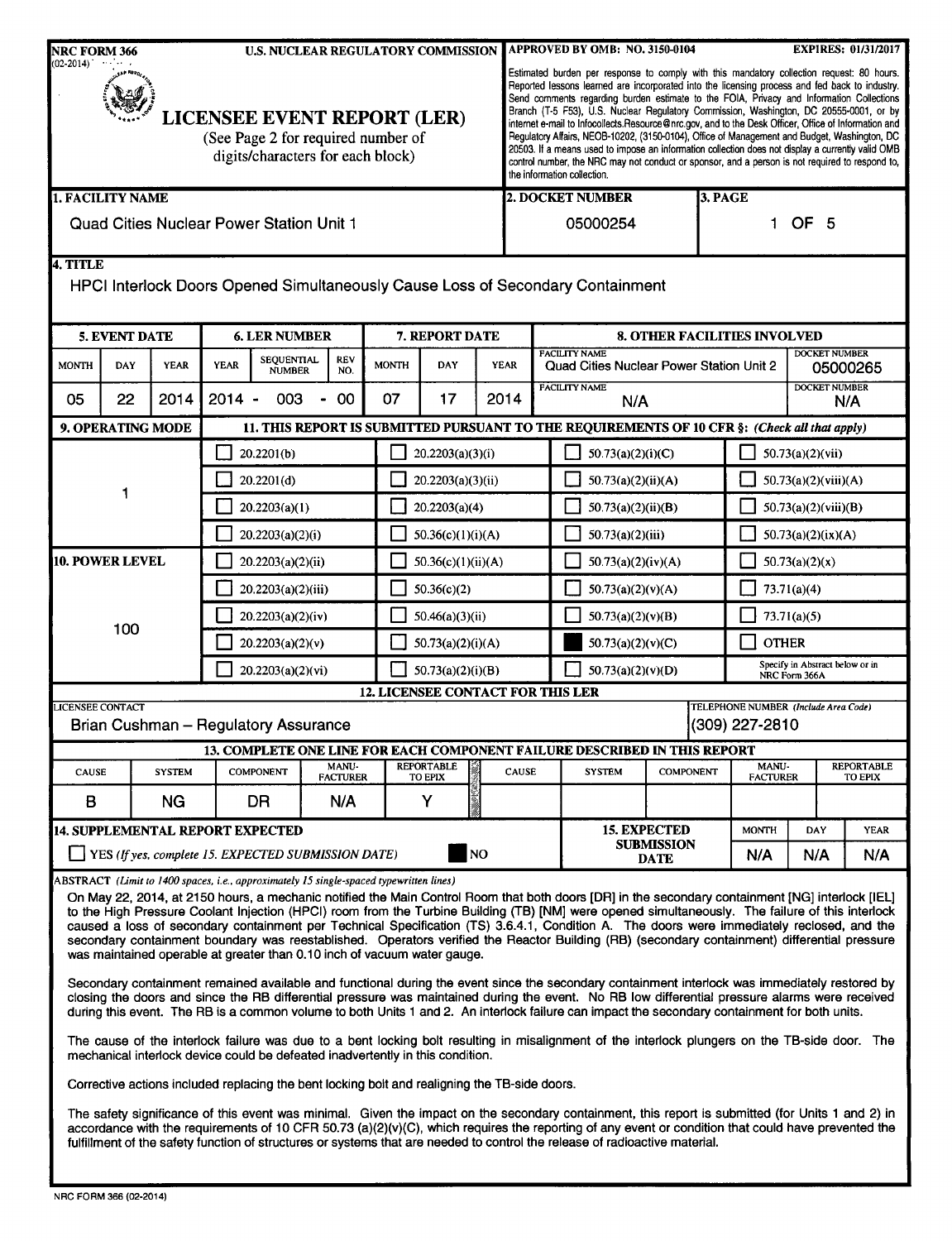**NRC FORM 366A** U.S. NUCLEAR REGULATORY COMMISSION **APPROVED BY OMB: NO. 3150-0104** EXPIRES: 01/31/2017<br>02-2014)

Estimated burde.) per response to comply with this mandatory collection request: 80 hours.<br>Reported lessons learned are incorporated into the licensing process and fed back to industry.<br>Bend comments regarding burden estim LICENSEE EVENT REPORT (LER)<br>
CONTINUATION SHEET<br>
Thermet e-mail to infocollects.Resource@nrc.gov, and to the Desk Officer, Office of Information<br>
Mashington, D.C. 20503. If a means used to impose an information collection currently valid OMB control number, the NRC may not conduct or sponsor, and a person is not required to respond to, the information collection.

| 1. FACILITY NAME                                | 2. DOCKET |      | <b>6. LER NUMBER</b>                    | 3. PAGE           |  |    |  |
|-------------------------------------------------|-----------|------|-----------------------------------------|-------------------|--|----|--|
| <b>Quad Cities Nuclear Power Station Unit 1</b> |           | YEAR | SEOUENTIAL<br>NUMBER                    | <b>REV</b><br>NO. |  |    |  |
|                                                 | 05000254  | 2014 | 003<br>$\blacksquare$<br>$\blacksquare$ | OO.               |  | OF |  |

### NARRATIVE

# **PLANT AND** SYSTEM **IDENTIFICATION**

General Electric - Boiling Water Reactor, 2957 Megawatts Thermal Rated Core Power,~

Energy Industry Identification System (EIIS) codes are identified in the text as [XX].

# **EVENT IDENTIFICATION**

Both doors in the secondary containment interlock between the Unit 1 High Pressure Coolant Injection room and the adjoining tunnel in the Turbine Building were opened simultaneously and caused a loss of secondary containment.

# **A. CONDITION** PRIOR TO **EVENT**

Unit: 1 / 2 **1** Event Date: May 22, 2014 Reactor Mode: 1 **/** 1 Mode Name: Power Operation / Power Operation Event Time: 2150 hours Power Level: 100% **/** 100%

 $\sim 10^{11}$ 

# B. **DESCRIPTION** OF **EVENT**

On May 22, 2014, at 2150, Mechanical Maintenance notified the main control room (MCR) that both Unit 1 High Pressure Coolant Injection (HPCI), secondary containment interlock doors were open at the same time. The failure of this interlock caused a loss of secondary containment per Technical Specification (TS) 3.6.4.1, Condition A. The doors were immediately reclosed, and the secondary containment boundary was reestablished. Operators verified the Reactor Building (secondary containment) differential pressure was maintained operable at greater than 0.10 inch of vacuum water gauge.

The Operations Field Supervisor was then dispatched to the HPCI tunnel to investigate the condition. It was determined that the condition could be recreated. Operators staged signage and ropes to administratively control the interlock closed until repairs could be performed.

Secondary containment remained available and functional during the event since the secondary containment interlock was immediately restored and the RB differential pressure was maintained during the event. A review of the Station Event Recorder (SER) verified that RB low differential pressure alarms were not received during this event. The RB is a common volume to both Units 1 and 2, and an interlock failure can impact the secondary containment for both units.

Patrici Sydne On May 23, 2014, at 0101 hours, ENS #50132 was made to the NRC under 10 CFR 50.72(b)(3)(v)(C), to report this event as an event or condition that could have prevented the fulfillment of a safety function.

Prior to the event on May 22, mechanics were transferring scaffold material through the interlocks on carts from the HPCI room into the tunnel. Two mechanics had opened the door to the Unit 1 .HPCI room to transport a cart of scaffold material to the tunnel. While this door was open, a third mechanic inside the HPCI tunnel proceeded to open the tunnel-side door. He stated that he looked at the indicator light near the door and that it appeared to be off before he opened the door. Upon seeing the HPCI room door open, the-third mechanic closed the tunnel door immediately to reestablish secondary containment.  $\Delta \sim 10^7$  $\mathbf{v}$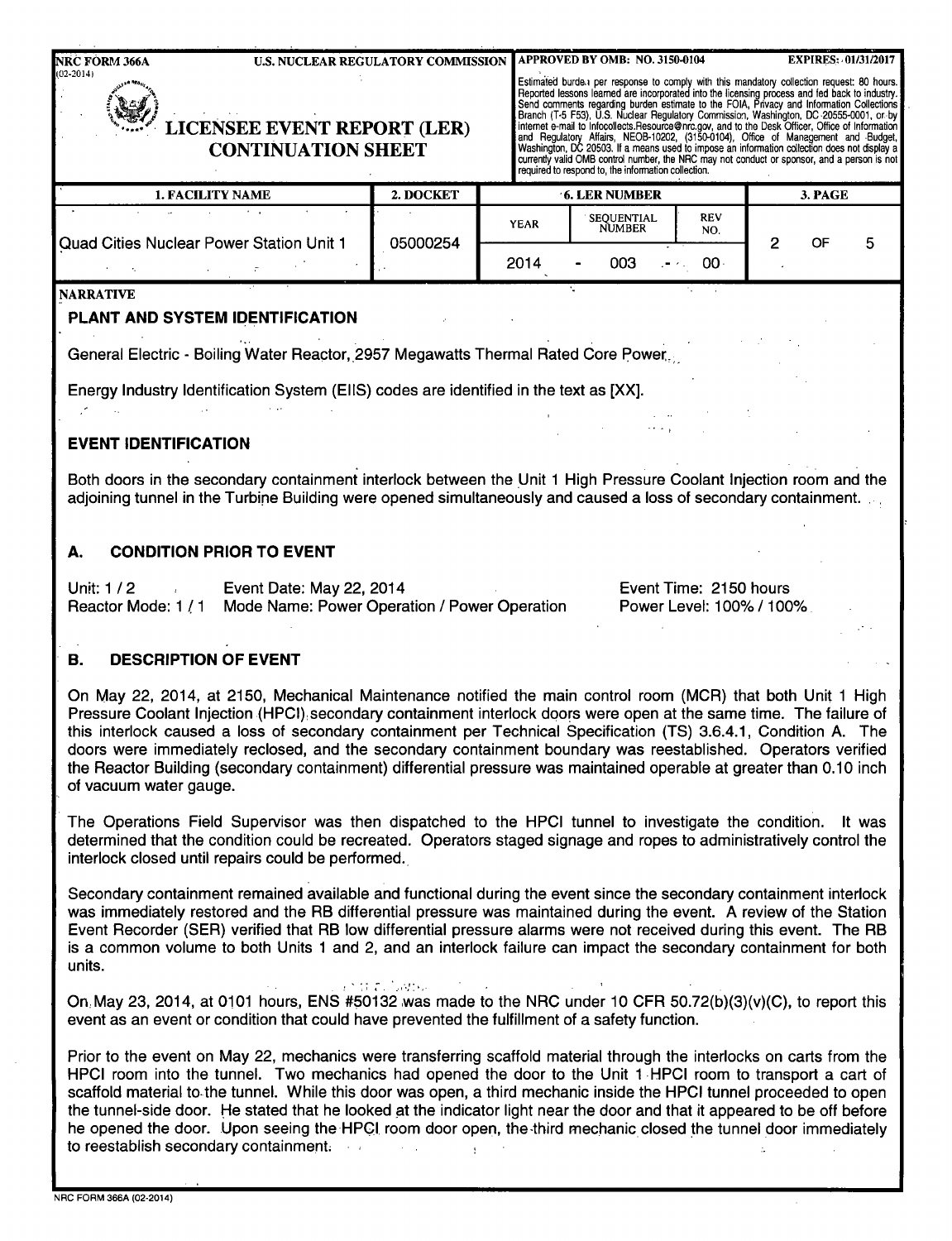| <b>NRC FORM 366A</b><br>$(02-2014)$      | <b>LICENSEE EVENT REPORT</b><br>(LER) |             | <b>U.S. NUCLEAR REGULATORY COMMISSION  </b> |                   |                 |                      |   |
|------------------------------------------|---------------------------------------|-------------|---------------------------------------------|-------------------|-----------------|----------------------|---|
| <b>1. FACILITY NAME</b>                  | 2. DOCKET                             |             | <b>6. LER NUMBER</b>                        | 3. PAGE           |                 |                      |   |
|                                          |                                       | <b>YEAR</b> | SEQUENTIAL.<br><b>NUMBER</b>                | <b>REV</b><br>NO. |                 | OF                   |   |
| Quad Cities Nuclear Power Station Unit 1 | 05000254                              | 2014        | 003                                         | OQ                | $\cdot$ $\cdot$ | $\sim$ $\sim$ $\sim$ | 5 |

#### NARRATIVE

Following notification of the MCR, the Operations Field Supervisor investigated the doors. It was identified that the indicator light inside of the HPCI tunnel was very dim and is barely noticeable without very close examination. In addition, the light is very small and located near a bright ceiling light, adding to the visibility issues.

2014

It was also identified that the plungers for the TB-side door would not engage fully to keep the door from opening while the interlock was energized. The locking bolt that secures the passive door into the floor was bent such that the doors were not closed completely tight against the threshold. The result was that the plungers did not align with the slot in the door to lock the door closed.  $\mathcal{L}_{\text{max}}$  , and  $\mathcal{L}_{\text{max}}$ 

On May 23, 2014, the TB passive door locking bolt was replaced and the doors were properly aligned with the plungers. The interlock then functioned normally.

Given the impact on the secondary containment, this report is submitted (for Units 1 and 2) in accordance with the requirements of 10 CFR 50.73 (a)(2)(v)(C), Which requires the reporting of any event or condition that could have prevented the fulfillment of the safety function of structures or systems that are needed to control the release of radioactive material.

## **C. CAUSE** OF **EVENT**

The apparent cause of the event on May 22, 2014, was the bent locking bolt onthe passive TB-side door. Since the bolt was not effectively holding the passive door, and subsequently the active door, the doors were not closed tightly to the threshold. Also, the plungers were not aligned with the slots on the door. Since the plungers were not aligned, they did not lock into the slots when the logic was activated by the other door. Without the plungers locking the doors closed, the mechanic was able to open the door.

The contributing cause of the event was the degraded indication light in the HPCI tunnel. Had the indication been clearly visible, the mechanic would have known the other door was open and would not have challenged the door.

#### D. SAFETY **ANALYSIS**

#### System Design

The function of the secondary containment is to contain, dilute, and hold up fission products that may leak from primary containment following a Design Basis Accident (DBA). In conjunction with operation of the Standby Gas Treatment System (SBGTS) [BH] and closure of certain valves [V] whose lines penetrate the secondary containment, the secondary containment is designed to reduce the activity level of the fission products prior to release to the environment, and to isolate and contain fission products that are released during certain operations that take place inside primary containment, when primary containment is not required to be operable, or that take place outside primary containment.

Updated Final Safety Analysis Report (UFSAR) Section 6.2.3.1 provides that the safety objective of the secondary containment system, in conjunction with other engineered safeguards and nuclear safety systems, is to limit the release of radioactive materials so that offsite doses resulting from a postulated DBA will remain below 10 CFR 100 guideline values.

The secondary containment interlocks are designed to provide personnel access to the RB from the TB while maintaining a negative differential pressure in the RB. The Unit 1 HPCI -interlock doors are normally secured closed by mechanical latches. Each door is operated manually with a door knob,' and interlock logic. is activated to actuate plungers that lock closed the opposite door in the interlock. The doors are designed with relay logic so that only one door can be opened at a time. A red light near each door illuminates when one of the doors is open. ''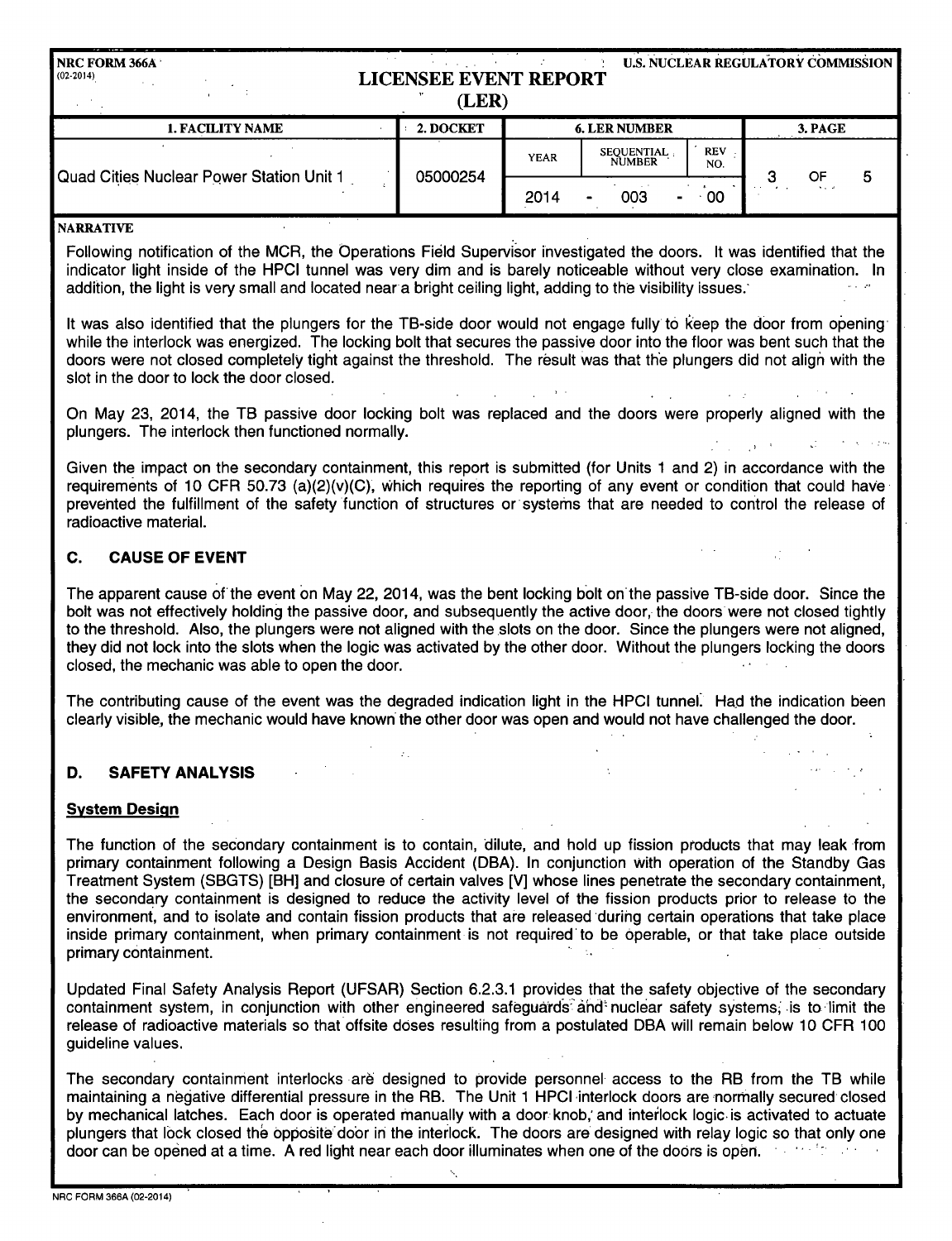| NRC FORM 366A<br>$(02-2014)$             | <b>LICENSEE EVENT REPORT</b><br>(LER) |             |                                    |                   |         |    | <b>U.S. NUCLEAR REGULATORY COMMISSION</b> |  |  |  |  |  |  |
|------------------------------------------|---------------------------------------|-------------|------------------------------------|-------------------|---------|----|-------------------------------------------|--|--|--|--|--|--|
| $-$<br><b>1. FACILITY NAME</b>           | 2. DOCKET                             |             | <b>6. LER NUMBER</b>               |                   | 3. PAGE |    |                                           |  |  |  |  |  |  |
|                                          |                                       | <b>YEAR</b> | <b>SEOUENTIAL</b><br><b>NUMBER</b> | <b>REV</b><br>NO. |         | OF | 5                                         |  |  |  |  |  |  |
| Quad Cities Nuclear Power Station Unit 1 | 05000254                              | 2014        | 003                                | OΟ                |         |    |                                           |  |  |  |  |  |  |

#### NARRATIVE

#### Safety Impact

Both Units 1 and 2 share a common RB (secondary containment). When both HPCI interlock doors were opened simultaneously, this caused a momentary loss of secondary containment.

TS 3.6.4.1, Condition A, requires restoration of secondary containment to operable status within four hours. This four hour Completion Time provides a period of time to correct the problem that is commensurate with the importance of maintaining secondary containment during Modes 1, 2, and 3, since the probability of an accident occurring during this short period is minimal.-  $\Delta$ 

The primary purpose of the secondary containment is to minimize the ground level release of airborne radioactive materials and to provide a controlled, elevated release of the building atmosphere under accident conditions. An engineering analysis was performed to demonstrate that during the short (momentary) time that both doors of the corresponding interlock were simultaneously opened, the doors were not open sufficiently long enough to cause a RB low differential pressure alarm, hence no loss of secondary containment differential pressure occurred. Secondary containment would have sufficiently contained radioactive materials during a LOCA such that all current dose limits would remain to be met. As a result, the system safety function of secondary containment would have been maintained throughout the event. Therefore, the dose consequence from postulated releases from the RB during this short duration would remain to be bounded by the existing design basis LOCA dose analysis. The safety significance of this event was minimal.

The engineering analysis that was performed demonstrated this event did not constitute a Safety System Functional Failure (SSFF). (Reference NEI 99-02, Revision 7, Regulatory Assessment Performance Indicator Guideline, Section 2.2, Mitigating Systems Cornerstone, Safety System Functional Failures, Clarifying Notes, Engineering analyses.) As such, this event will not be reported in the NRC Performance Indicator (PI) for safety system functional failures since an engineering analysis was performed which determined that the system was capable of performing its safety function during this event when both doors of the secondary containment interlock were momentarily simultaneously opened.

#### Risk Insights

The plant Probabilistic Risk Assessment (PRA) model gives no credit to the secondary containment and does not include it in the model. Therefore, the as-found conditions did not contribute to an increase in risk. In addition, the physical integrity of the secondary containment structure was never compromised and the primary containment function was never lost.

Although secondary containment was momentarily inoperable per TS 3.6.4.1, Condition A, when the Unit 1 HPCI interlock doors were opened simultaneously due to a malfunction, there was no Design Based Accident condition in progress, and secondary containment function was restored immediately when one of the doors was closed. RB differential pressure was maintained during the event.

In conclusion, the overall safety significance and impact on risk of this event were minimai.

#### E. CORRECTIVE **ACTIONS**

Immediate:

- 1. Operators staged signage and ropes to administratively control access through the HPCI interlock until repairs could be performed.
- 2. Replaced the bent locking bolt on the TB passive door with a new bolt, and realigned the doors.